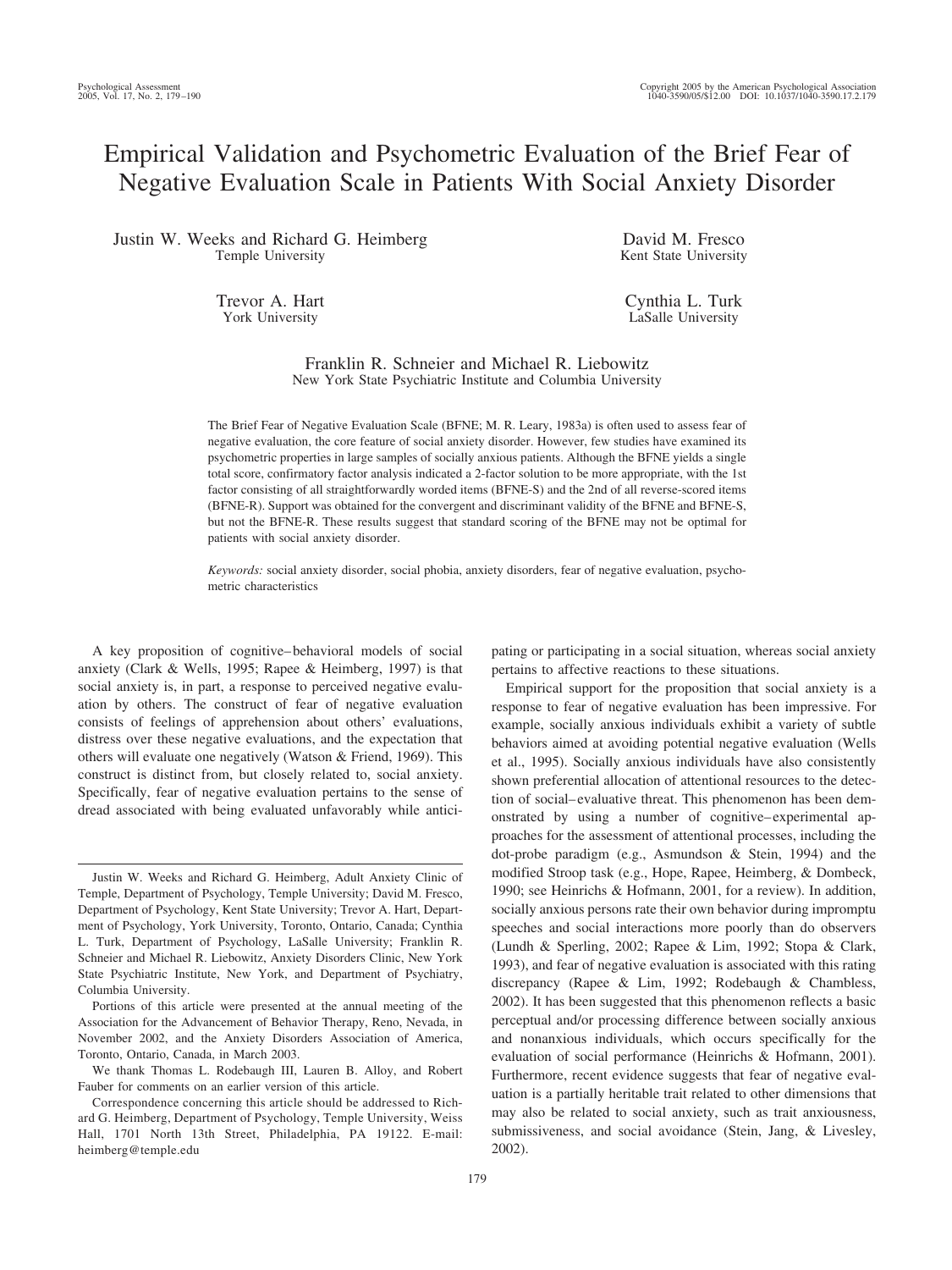The Fear of Negative Evaluation Scale (FNE) is a self-report questionnaire that was designed to assess this construct (Watson & Friend, 1969) and that has been widely used for this purpose. The FNE has been shown to be highly reliable, and FNE scores predict numerous aspects of socially anxious behavior (Friend & Gilbert, 1973; Smith & Sarason, 1975; Watson & Friend, 1969). For example, high scorers on the FNE are more likely to catastrophize in reaction to mildly negative social events (Stopa & Clark, 2001), to identify others' facial expressions as negative (Winton, Clark, & Edelmann, 1995), to overestimate the observability of negative social characteristics (e.g., awkwardness, long gaps in speech) and underestimate the observability of positive social characteristics (e.g., confidence, self-assurance) they exhibit during public speaking (Mansell & Clark, 1999), and to focus attention on social threat words (Stopa & Clark, 2001). Notwithstanding its relevance to the study of social anxiety, several potential limitations to the usefulness of the FNE exist. Some researchers (e.g., Leary, 1983a) have argued that its length (30 items) may tax respondents' patience and endurance. Although the total number of items included in the FNE is modest in comparison to other psychological assessments, its highly redundant item content makes it a very inefficient assessment device.

Concerns have also been raised regarding the treatment sensitivity of the FNE (Leary, 1983a; Saluck et al., 2000). Because of its true–false format, individuals without clinically significant fear of negative evaluation or who have improved significantly in response to treatment for social anxiety could respond positively to FNE questions intended to reflect problematic fear of negative evaluation (e.g., it would not be unreasonable for a person with little social anxiety to respond "true" to the item "Sometimes I think I am too concerned with what other people think of me"; Watson & Friend, 1969). These individuals might give a less extreme response if provided with multiple response options. Furthermore, Heimberg (1994) has previously argued that the FNE confounds the assessment of cognition and anxiety. To illustrate, the FNE contains the item "I become tense and jittery if I know someone is sizing me up" (Watson & Friend, 1969), which clearly pertains to bodily manifestations of anxiety as well as the cognitive content that is the proper domain of the FNE. These concerns were addressed in part by Leary (1983a), who developed a brief version of the FNE (BFNE).

The 12-item BFNE uses a 5-point Likert-type rating scale, ranging from 1 (*not at all characteristic of me*) to 5 (*extremely characteristic of me*), rather than the true–false format of the original FNE. Undergraduates' responses were correlated highly with the original scale  $(r = .96)$ , and the BFNE demonstrated both high internal consistency ( $\alpha$  = .90–.91) and 4-week test–retest reliability  $(r = .75)$  in undergraduate samples (Leary, 1983a; Miller, 1995). Undergraduate BFNE scores also correlated with two measures of social anxiety, the Social Avoidance and Distress Scale (Watson & Friend, 1969) and the Interaction Anxiousness Scale (Leary, 1983b), providing some preliminary evidence of convergent validity. However, the item content of the BFNE appears to more clearly reflect fear of negative evaluation than social anxiety, and Miller (1995) has provided empirical support for this assertion. Specifically, in an undergraduate sample, factor analysis indicated that the BFNE and measures of social anxiety loaded on distinct (but correlated) factors.

A recent study by Rodebaugh et al. (2004) provided additional information about the psychometric properties of the BFNE in an undergraduate sample. The BFNE was more sensitive to differing degrees of fear of negative evaluation than was the FNE in an item-response theory analysis. Also, confirmatory factor analysis of the BFNE demonstrated that a two-factor structure, with one factor consisting of all straightforwardly worded items and the second factor consisting of all reverse-scored items, provided the best fit to the data. However, Rodebaugh et al. (2004) proposed that this factor structure may not be a reflection of two distinct, underlying constructs but rather an artifact of the wording of the questions. Specifically, the two factors may represent a single construct assessed by two sets of items that use different methods (i.e., straightforward and reverse scored).

Despite these favorable preliminary data on the BFNE, it is necessary to evaluate its psychometric characteristics for all populations for which it may be used. It is noteworthy, therefore, that only one small study  $(N = 18)$  has examined the psychometric properties of the BFNE in patients with social anxiety disorder (Saluck et al., 2000). Saluck et al. (2000) reported that the BFNE correlated highly with the original FNE  $(r = .91)$  and was moderately correlated with several measures of social anxiety and avoidance. Although a strong correlation between the BFNE and the Beck Depression Inventory (BDI;  $r = .61$ ) suggested that the BFNE may not adequately distinguish between depressed mood and social anxiety, this relationship must be viewed with caution given the small sample size.<sup>1</sup>

A study using both a larger sample of patients with social anxiety disorder and a nonanxious comparison group is an essential next step in establishing the reliability, validity, and clinical utility of the BFNE. To this end, the present study evaluated the BFNE responses of 165 participants presenting for treatment of social anxiety disorder, as well as the posttreatment responses of 54 patients who completed a course of cognitive– behavioral group therapy (CBGT). The BFNE responses of 32 nonanxious control participants were also evaluated. The following questions were addressed: (a) What is the factor structure of the BFNE in patients with social anxiety disorder? Is it best described by the two-factor model derived from an undergraduate sample by Rodebaugh et al. (2004)? (b) What are the characteristics of the distributions of the BFNE total score and scores on subscales based on the factor analysis? (c) What is the internal consistency of the BFNE total and subscale scores? (d) Do patients with social anxiety disorder obtain more extreme BFNE total and subscale scores than do nonanxious control participants? (e) Do the BFNE total score and

<sup>&</sup>lt;sup>1</sup> Findings regarding the psychometric properties of a variation of the BFNE Scale in patients with social anxiety disorder (Collins, Westra, Dozois & Stewart, 2005) became available after the current study was conducted. On the basis of the findings of Rodebaugh et al. (2004), these authors modified the scale so that all 12 items were straightforwardly worded. Collins et al. (2005) reported that the modified version of the scale has good psychometric properties among patients with social anxiety disorder and that socially anxious patients achieve higher scores than do patients with panic disorder. Because of the modifications made to several items, the findings of Collins et al. are not directly comparable to those reported herein nor directly applicable to other research that has used the BFNE in the form provided by Leary (1983a). However, further research on this version of the BFNE appears to be warranted.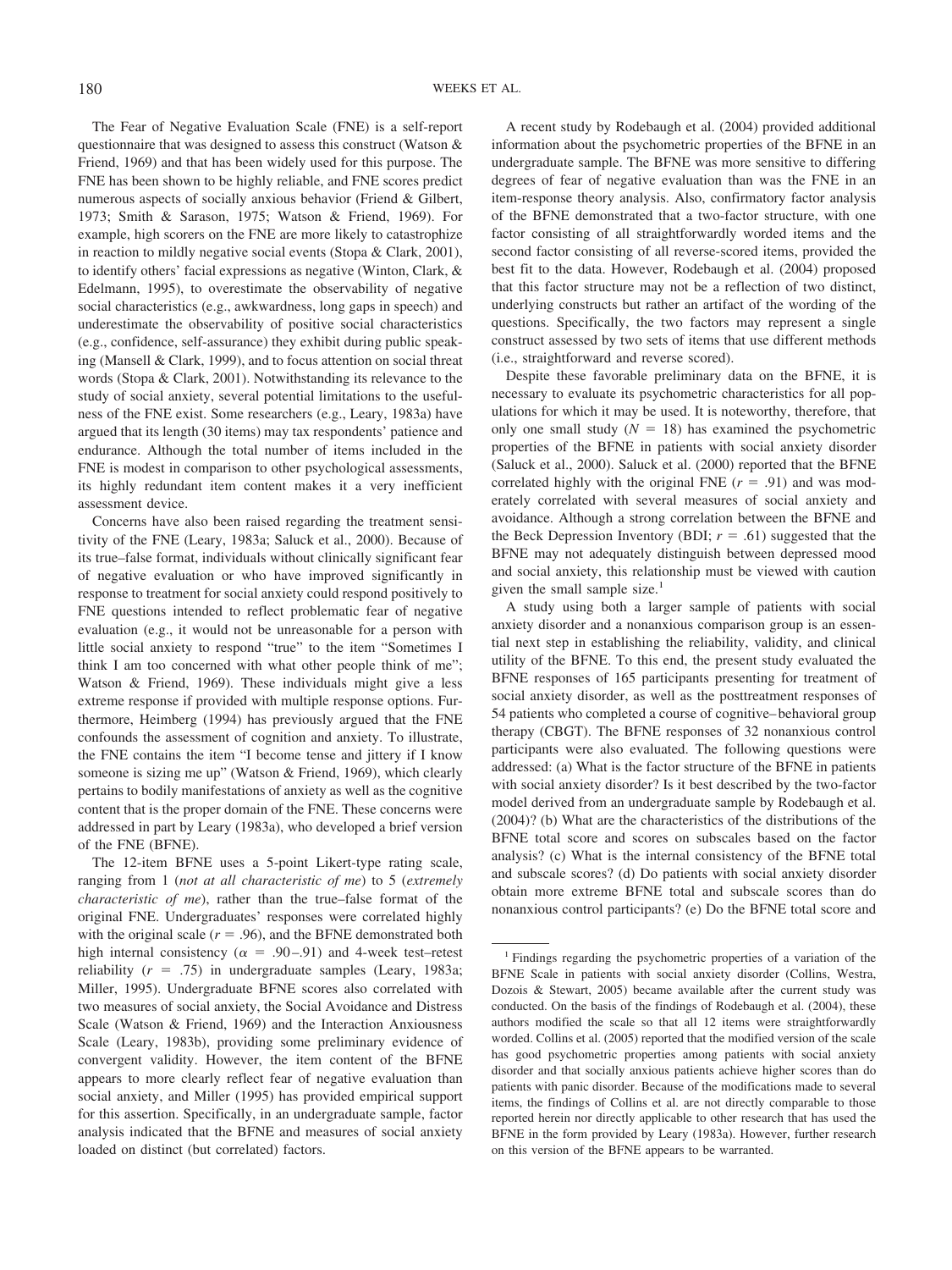subscale scores correlate with self-report and clinicianadministered measures of social anxiety? (f) Do the BFNE total score and subscale scores correlate more strongly with measures of social anxiety than with measures of depression, anxiety sensitivity, or worry? (g) Are the BFNE total score and subscale scores sensitive to treatment effects, and how does their sensitivity compare with that previously demonstrated by the original FNE?

#### Method

### *Participants*

The majority of participants in the present study were patients who were evaluated at the Adult Anxiety Clinic of Temple University (AACT; *n* 90); the Center for Stress and Anxiety Disorders of the University at Albany, State University of New York (CSAD;  $n = 22$ ); or the Anxiety Disorders Clinic of the New York State Psychiatric Institute (NYSPI; *n* 53); and who received a principal diagnosis of social anxiety disorder based on the criteria specified in the *Diagnostic and Statistical Manual of Mental Disorders* (4th ed. [*DSM–IV*]; American Psychiatric Association, 1994) (see the *Semistructured Diagnostic Interviews* section below for a detailed description of the interview process). Exclusion criteria and assessment procedures were similar across sites, with some variation due to established differences that preceded this study (see below). The majority of patients (66.1%) were diagnosed with generalized social anxiety disorder. Patients with principal diagnoses other than social anxiety disorder or with comorbid diagnoses of schizophrenia, clinically significant depression that was associated with prominent risk of self-harm, substance abuse, or dependence in the past 6 months, or an organic mental disorder were excluded from the study. Patients with a current diagnosis of major depressive disorder were excluded at NYSPI but not at the other sites.

Data were also provided by nonanxious individuals  $(n = 32)$  who were recruited from the greater Philadelphia community and compensated for their participation. Nonanxious control participants were selected so as to reflect the composition of the AACT patient sample on age, race, and sex. Nonanxious participants also participated in a semistructured diagnostic interview but did not meet criteria for any current Axis I diagnosis other than, in one case, specific phobia. Although nonanxious participants completed a number of self-report measures, only their BFNE scores were used in the present study.

Patient samples from the three clinics were equivalent in terms of sex ratio,  $\chi^2(2, N = 164) = 1.92$ ,  $p = .38$ ; marital status,  $\chi^2(2, N = 163) =$ 1.04,  $p = .60$ ; education level,  $\chi^2(1, N = 163) = 1.13$ ,  $p = .57$ ; religion,  $\chi^2(1, N = 112) = 2.12, p = .15$ ; age,  $F(2, 160) = 0.43, p = .65$ ; and income,  $F(1, 54) = 0.13$ ,  $p = .73$ . However, the three samples differed in race,  $\chi^2(2, N = 163) = 22.06, p = .001$ . The AACT sample differed from the CSAD sample,  $\chi^2(1, N = 111) = 5.83$ ,  $p = .02$ , and both of these samples differed from the NYSPI sample,  $\chi^2(1, N = 141) = 11.12$ ,  $p =$ .001, and  $\chi^2(1, N = 74) = 17.94$ ,  $p = .001$ , respectively. Specifically, Caucasians were relatively overrepresented in the AACT sample and relatively underrepresented in the NYSPI sample. However, race was not associated with pretreatment BFNE scores across the clinical samples, *F*(2,  $162$ ) = 0.47,  $p = .63$ . Because the three clinical samples differed on only one variable and that variable was not related to BFNE scores, they were pooled into a larger group for the primary analyses. This larger clinical sample did not differ from the nonanxious control participants on sex ratio,  $\chi^2(1, N = 196) = 0.06, p = .81$ ; marital status,  $\chi^2(1, N = 195) = 1.09, p =$ .30; race,  $\chi^2(1, N = 195) = 0.08$ ,  $p = .78$ ; education level,  $\chi^2(1, N = 195)$  $195$ ) = 0.60, *p* = .44; religion,  $\chi^2(1, N = 144) = 0.79$ , *p* = .37; age, *F*(1, 193) = 0.13,  $p = .72$ ; or income,  $F(1, 86) = 0.03$ ,  $p = .86$ . See Table 1 for a comparison of social anxiety disorder patients and nonanxious control participants on demographic characteristics.

#### *Measures*

All participants completed the BFNE. In addition, patients completed a series of measures that allowed for the assessment of convergent and discriminant validity of the BFNE.

#### *Semistructured Diagnostic Interviews*

The Anxiety Disorders Interview Schedule for DSM–IV—Lifetime Version (ADIS-IV–L; DiNardo, Brown, & Barlow, 1994) provides probes and questions that assist in assigning *DSM–IV* diagnoses for a subset of

#### Table 1

*Comparison of Patients and Nonanxious Controls on Demographic Variables*

|                        |                  |      | Patients ( $n = 165$ ) |       |                  | Controls $(n = 32)$ |       |       |
|------------------------|------------------|------|------------------------|-------|------------------|---------------------|-------|-------|
| Variable               | $\boldsymbol{n}$ | $\%$ | M                      | SD    | $\boldsymbol{n}$ | $\%$                | M     | SD    |
| <b>Sex</b>             |                  |      |                        |       |                  |                     |       |       |
| Female                 | 68               | 41.2 |                        |       | 14               | 43.8                |       |       |
| Male                   | 97               | 58.8 |                        |       | 18               | 56.3                |       |       |
| Marital status         |                  |      |                        |       |                  |                     |       |       |
| Single (never married) | 119              | 72.0 |                        |       | 30               | 93.8                |       |       |
| Married/once married   | 46               | 28.0 |                        |       | $\overline{2}$   | 6.2                 |       |       |
| Race                   |                  |      |                        |       |                  |                     |       |       |
| Caucasian              | 106              | 64.2 |                        |       | 20               | 62.5                |       |       |
| Non-Caucasian          | 59               | 35.8 |                        |       | 12               | 37.5                |       |       |
| Education              |                  |      |                        |       |                  |                     |       |       |
| No college             | 32               | 19.6 |                        |       | 6                | 18.7                |       |       |
| At least some college  | 131              | 80.4 |                        |       | 26               | 81.3                |       |       |
| Religion               |                  |      |                        |       |                  |                     |       |       |
| Catholic               | 41               | 36.6 |                        |       | 9                | 28.12               |       |       |
| Non-Catholic           | 71               | 63.4 |                        |       | 23               | 71.88               |       |       |
| Age (years)            |                  |      | 32.39                  | 10.55 |                  |                     | 33.12 | 10.86 |
| Income (thousands)     |                  |      | 27.15                  | 30.89 |                  |                     | 25.98 | 25.82 |

*Note.* Religion and income were assessed only for patients from the Adult Anxiety Clinic of Temple University and the Center for Stress and Anxiety Disorders of the University at Albany, State University of New York.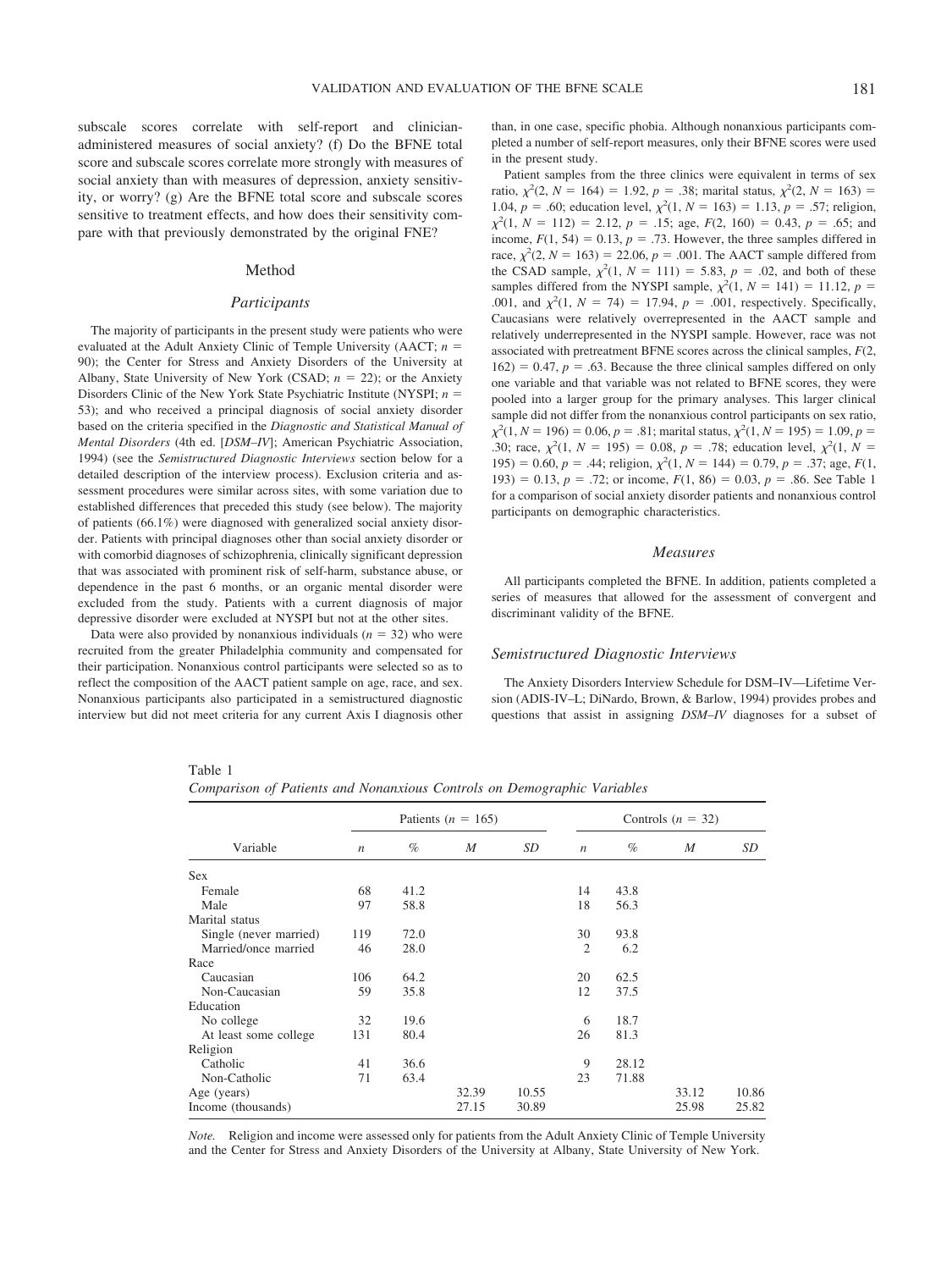psychiatric disorders, which include anxiety disorders, depressive disorders, and substance use disorders. The ADIS-IV–L was administered to all patients at the AACT and the CSAD and to all nonanxious control participants. Training criteria outlined by T. A. Brown, DiNardo, Lehman, and Campbell (2001) were satisfied by all AACT and CSAD interviewers in the present study. These criteria entailed studying the users' guide and observing at least three live interviews conducted by a senior interviewer. During live interviews, trainees made ratings and assigned diagnoses, which were later discussed and compared with those of the senior interviewer. Subsequently, trainees conducted at least three interviews in the presence of a senior interviewer. Trainees conducted these interviews while the senior clinician observed and interjected when warranted. Trainees and senior interviewers derived independent diagnoses. Prior to acting as independent interviewers, trainees had to match with a senior interviewer on three consecutive interviews on the principal diagnosis and on the presence of all additional current diagnoses. T. A. Brown et al. (2001) reported a kappa of .77 for a principal diagnosis of social anxiety disorder in a sample of 362 anxiety disorder patients who received two independent ADIS-IV–L interviews. Furthermore, all 112 patients from the current study who completed the ADIS-IV–L were also interviewed by a second assessor who administered the social anxiety disorder module of the ADIS-IV–L, and 100% agreement with the original principal diagnosis of social anxiety disorder was obtained ( $\kappa = 1.0$ ).

The Structured Clinical Interview for *DSM–IV* Axis I disorders—Patient Edition (SCID-I/P; First, Spitzer, Gibbon, & Williams, 1996) is a widely used instrument that also provides *DSM–IV* diagnoses and was administered at NYSPI. Training in the administration of the SCID-I/P was conducted in a manner similar to that of the ADIS-IV–L. Ventura, Liberman, Green, Shaner, and Mintz (1998) reported good agreement on symptoms ( $\kappa = .76$ ) and very good diagnostic accuracy (83%) over a period of 5 years in a general clinical sample, when compared with trained diagnostic interviewers who viewed the interviews live or via videotape. However, interrater agreement of SCID-I/P diagnoses was not assessed in this study.

# *Measures for the Assessment of Social Anxiety (Convergent Validity)*

Because fear of negative evaluation is the core feature of social anxiety disorder, convergent validity would be demonstrated if the BFNE were to be significantly correlated with the following measures of social anxiety and avoidance:

*Social Phobia Scale (SPS; Mattick & Clarke, 1998) and Social Interaction Anxiety Scale (SIAS; Mattick & Clarke, 1998).* The SPS is a measure of anxiety associated with being observed by others, and the SIAS is a measure of anxiety in dyads and groups. Both scales consist of 20 items,<sup>2</sup> which are scored on a 5-point Likert-type rating scale ranging from 0 (*not at all characteristic or true of me*) to 4 (*extremely characteristic or true of me*). The following are examples of SPS items: "I feel selfconscious if I have to enter a room where others are already seated" and "I can get tense when I speak in front of other people." The following are sample SIAS items: "I find it easy to make friends of my own age" and "When mixing in a group, I find myself worrying I will be ignored." The SPS and the SIAS have demonstrated strong internal consistency in both clinical and undergraduate samples (all  $\alpha s > .86$  [SPS] and .84 [SIAS]; Heimberg, Mueller, Holt, Hope, & Liebowitz, 1992; Mattick & Clarke, 1998), and strong test–retest correlations have been reported in a sample of patients with social anxiety disorder at 4 and 12 weeks (all  $rs > .91$ , all *p*s .001; Mattick & Clarke, 1998). Scores on the SPS and SIAS adequately discriminate individuals with social anxiety disorder from individuals with other anxiety disorders and from control participants. Furthermore, number of feared social interaction situations is more highly correlated with scores on the SIAS than with scores on the SPS, whereas

number of reported feared performance situations is more highly correlated with scores on the SPS (E. J. Brown et al., 1997).

*Fear Questionnaire–Social Phobia subscale (FQ-S; Marks & Matthews, 1979).* The FQ-S is a self-report questionnaire designed to assess avoidance of feared social situations and comprises five items scored on a 9-point Likert-type rating scale, ranging from 0 (*would not avoid it*) to 8 (*always avoid it*). Example items include "being watched or stared at" and "being criticized." The FQ-S demonstrates acceptable internal consistency (all  $\alpha$ s  $>$  .60) in both clinical and undergraduate samples (Cox, Swinson, & Shaw, 1991; Marks & Matthews, 1979; Stanley, Beck, & Zebb, 1996) and good 1-week test–retest reliability  $(r = .81)$  in an undergraduate sample (Stanley et al., 1996). Furthermore, patients with social anxiety disorder score higher on the FQ-S than do those with panic disorder and agoraphobia (Cox et al., 1991).

*Liebowitz Social Anxiety Scale (LSAS; Liebowitz, 1987).* The 24-item LSAS is a clinician-administered measure that assesses fear and avoidance in social interaction (11 items) and performance (13 items) situations. Items are rated on separate 4-point Likert-type scales of fear and avoidance, which range from 0 (*none* and *never*, respectively) to 3 (*severe* and *usually*, respectively). The LSAS yields a total score, as well as separate scores for fear and avoidance of social interaction and situations. Because no hypotheses of the present study related to the distinction between fear and avoidance, only the total score was used. Example items include "talking to people in authority" and "entering a room when others are already seated." The LSAS demonstrates good internal consistency ( $\alpha$  = .96; Heimberg et al., 1999) and correlates significantly with scores on other measures of social anxiety (Heimberg et al., 1992).

# *Measures for the Assessment of Other Constructs (Discriminant Validity)*

Participant responses to the following measures were available in our archive and were used to examine the discriminant validity of the BFNE. Discriminant validity would be demonstrated if lower correlations were exhibited between the BFNE and these measures:

*Anxiety Sensitivity Index (ASI; Reiss, Peterson, Gursky, & McNally, 1986).* The ASI is a measure of fear of anxiety- and panic-related bodily sensations and the extent to which they are regarded as having catastrophic consequences. This measure comprises 16 items scored on a 5-point Likert-type rating scale, ranging from 0 (*agree very little*) to 4 (*agree very much*). Examples of ASI items include the following: "It scares me when my heart beats rapidly" and "Unusual body sensations scare me." The ASI demonstrates good internal consistency across both clinical and undergraduate control samples (all  $\alpha s > .81$ ) (Peterson & Plehn, 1999) and good test–retest reliability with undergraduate samples for periods of 2 weeks  $(r = .75)$  and as long as 3 years  $(r = .71)$ . Furthermore, panic symptoms are more accurately predicted by ASI scores than by trait anxiety (Peterson & Plehn, 1999). A three-factor structure, which includes a social concerns factor, has been reported (Rodriguez, Bruce, Pagano, Spencer, & Keller, 2004; Zinbarg, Barlow, & Brown, 1997). However, because this structure has not been consistent across samples (Cox, Enns, Walker, Kjernisted, & Pidlebury, 2001; Cox, Parker, & Swinson, 1996) and the ASI was included in the present study as a measure of the discriminant validity of the BFNE, only the relationships between the ASI total score and the BFNE scores were examined.

*Penn State Worry Questionnaire (PSWQ; Meyer, Miller, Metzger, & Borkovec, 1990).* The PSWQ is a self-report assessment of the frequency, excessiveness, and uncontrollability of worry. It consists of 16 items scored

<sup>2</sup> Two versions of the SIAS are currently available, one with 19 items, the other with 20 items. Responses to the 20-item version, which has been much more commonly used in published research, were used in the present study.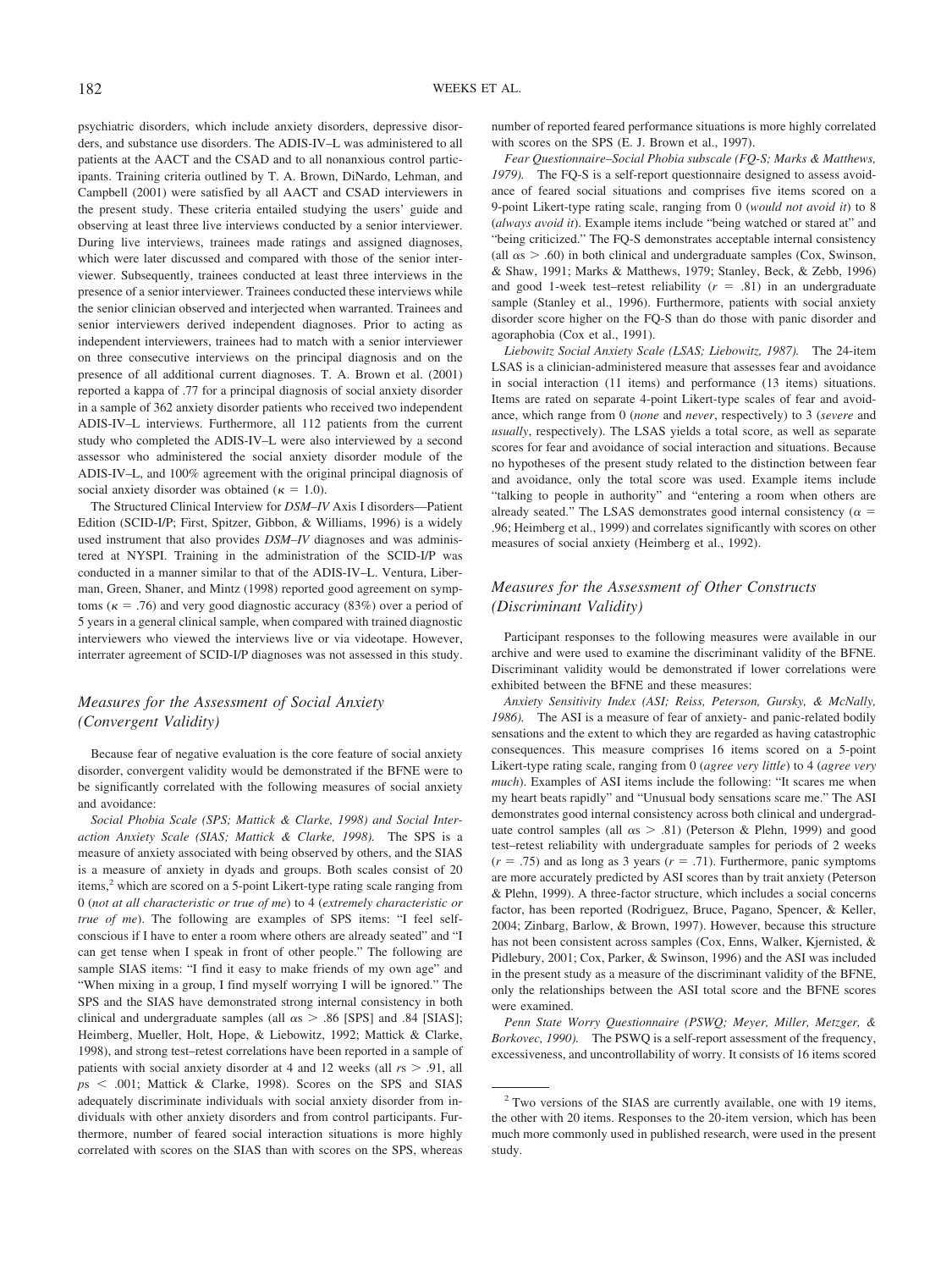on a 5-point Likert-type scale ranging from 1 (*not at all typical*) to 5 (*very typical*). Examples of PSWQ items include the following: "Many situations make me worry" and "I am always worrying about something." The PSWQ demonstrates good internal consistency in both clinical and undergraduate samples (all  $\alpha s$  > .86) and excellent 1-month test–retest reliability in undergraduate samples  $(r = .93)$  (T. A. Brown, Antony, & Barlow, 1992; Meyer et al., 1990). Furthermore, patients with generalized anxiety disorder (GAD) obtain higher PSWQ scores than do normal control participants and patients with other anxiety disorders, including social anxiety disorder (T. A. Brown et al., 1992).

*BDI (Beck, Rush, Shaw, & Emery, 1979).* The BDI is a self-report scale that yields a single total score of depression. It comprises 21 items scored on a 4-point scale. Examples of the areas addressed by the items of the BDI include "loss of pleasure," with responses ranging from 0 (*I get as much pleasure as I ever did from the things I enjoy*) to 3 (*I cannot get any pleasure from the things I used to enjoy*), and "suicidal thoughts or wishes," with responses ranging from 0 (*I do not have any thoughts of killing myself*) to 3 (*I would kill myself if I had the chance*). A meta-analysis of responses to the BDI suggests that it exhibits good internal consistency in both clinical ( $\alpha = .86$ ) and nonclinical ( $\alpha = .81$ ) samples, and that it demonstrates acceptable test–retest reliability (all *r*s - .62, ranging from hours to months) in undergraduate, adult, and clinical samples (Beck, Steer, & Garbin, 1988). Furthermore, BDI responses adequately discriminate depressed patients from control participants and from individuals with anxiety disorders (Beck et al., 1988). In addition, Coles, Gibb, and Heimberg (2001) demonstrated that the BDI correlates significantly more strongly with other measures of depression than with measures of either social anxiety or anxiety sensitivity among patients with social anxiety disorder.

# *Procedure*

Patients completed the ADIS-IV–L or the SCID-I/P, the LSAS, and the battery of self-report questionnaires before the initiation of treatment. Treatment consisted primarily of cognitive– behavioral therapy (CBT) in either group  $(n = 72)$  or individual  $(n = 26)$  format. Other patients received either the monoamine oxidase inhibitor phenelzine  $(n = 30)$ , phenelzine combined with CBGT ( $n = 19$ ), or pill placebo ( $n = 18$ ) as part of a controlled trial (Heimberg, 2002). Nonanxious control participants completed the questionnaires after the ADIS-IV–L interview and were compensated for their time. The ASI was not administered to patients receiving individual CBT.

Only participants who responded to all BFNE items at pretreatment were included in the present study. Furthermore, only participants who received and completed CBGT were included in treatment sensitivity analyses. This a priori decision was made because we were most specifically interested in comparing the treatment sensitivity of the BFNE with that of the FNE (as represented in the published literature). However, no study to date has examined the sensitivity of the FNE to individual CBT, and we could find only a single study that examined the effect of pharmacotherapy on FNE scores (Davidson et al., 1993). Furthermore, the subsamples of patients in the present study who received individual CBT  $(n = 26)$  or phenelzine  $(n = 30)$  were substantially smaller than the subsample that received CGBT  $(n = 72)$  and would provide less stable estimates of effect size.

CBGT was administered to groups of 5 or 6 patients by two therapists, over the course of 12 2.5-hr weekly sessions. Patients were presented with a cognitive– behavioral model of social anxiety disorder and trained in cognitive restructuring skills (identifying maladaptive automatic thoughts, disputing logical errors in these automatic thoughts, and developing rational responses). Furthermore, patients completed exposures to simulated feared situations during sessions and used cognitive restructuring skills before, during, and after homework assignments for in vivo exposure to feared situations. For a more detailed description of CBGT for social anxiety disorder, see Heimberg and Becker (2002) and Turk, Heimberg, and Hope (2001).

# *Analysis Strategy*

In the context of the research questions outlined earlier, (a) confirmatory factor analysis was first performed, allowing an examination of the factor structure of the BFNE in patients with social anxiety disorder. On the basis of the factor analysis, (b) score distributions and (c) internal consistency of the BFNE total and subscale scores were examined. (d) An analysis of variance (ANOVA) was performed to determine whether patients with social anxiety disorder obtained more extreme BFNE total and subscale scores than did nonanxious control participants. The relative strength of the correlations exhibited between the BFNE total and subscale scores and the (e) social anxiety and (f) depression, anxiety sensitivity, and worry measures was examined to assess convergent and discriminant validity of the BFNE scores, respectively. Last, (g) effect sizes were calculated to examine the sensitivity of the BFNE total and subscale scores to treatment effects.

#### Results

Means and standard deviations for patients' and controls' responses to the questionnaire measures and the LSAS are displayed in Table 2.

# *Confirmatory Factor Analysis*

Only the patient sample was included in the confirmatory factor analysis ( $n = 165$ ). According to Bentler and Chou (1987), a ratio of 10 participants to every free parameter in a model is adequate to obtain a trustworthy solution in confirmatory factor analysis. A maximum of 16 parameters was established in the models tested, suggesting that our sample size was sufficient. On the basis of the findings of Rodebaugh et al. (2004), a confirmatory structural model with the 12 BFNE items serving as indicators of two correlated latent factors was tested and compared with a singlefactor model (by using the structural equation modeling software program AMOS 5; Arbuckle, 2002). The first factor of the experimental model consisted of the 8 straightforwardly worded BFNE items; the second factor consisted of the 4 reverse-scored items.

### Table 2

*Means (and Standard Deviations) on Study Measures for Social Anxiety Disorder Patients Before Treatment and for Nonanxious Controls*

|                                  |       | Patients<br>(pretreatment) |       | Nonanxious<br>controls |  |
|----------------------------------|-------|----------------------------|-------|------------------------|--|
| Measure                          | M     | SD                         | M     | SD                     |  |
| Brief Fear of Negative           |       |                            |       |                        |  |
| <b>Evaluation Scale</b>          | 46.91 | 9.27                       | 26.81 | 4.78                   |  |
| Liebowitz Social Anxiety Scale   | 74.39 | 22.75                      | 14.32 | 9.66                   |  |
| Social Interaction Anxiety Scale | 49.21 | 15.45                      | 13.69 | 11.14                  |  |
| Social Phobia Scale              | 33.88 | 15.64                      | 5.97  | 7.39                   |  |
| Fear Ouestionnaire–Social        |       |                            |       |                        |  |
| Phobia subscale <sup>a</sup>     | 22.36 | 7.87                       |       |                        |  |
| <b>Anxiety Sensitivity Index</b> | 26.93 | 13.20                      | 8.41  | 7.46                   |  |
| <b>Beck Depression Inventory</b> | 12.81 | 8.61                       | 1.47  | 1.93                   |  |
| Penn State Worry Questionnaire   | 60.13 | 13.54                      | 31.00 | 9.37                   |  |

*Note.* Sample size for patients varies from 138 to 165 as a result of missing data.

<sup>a</sup> Dashes indicate that the statistic was not computed because this scale was not administered to the control group.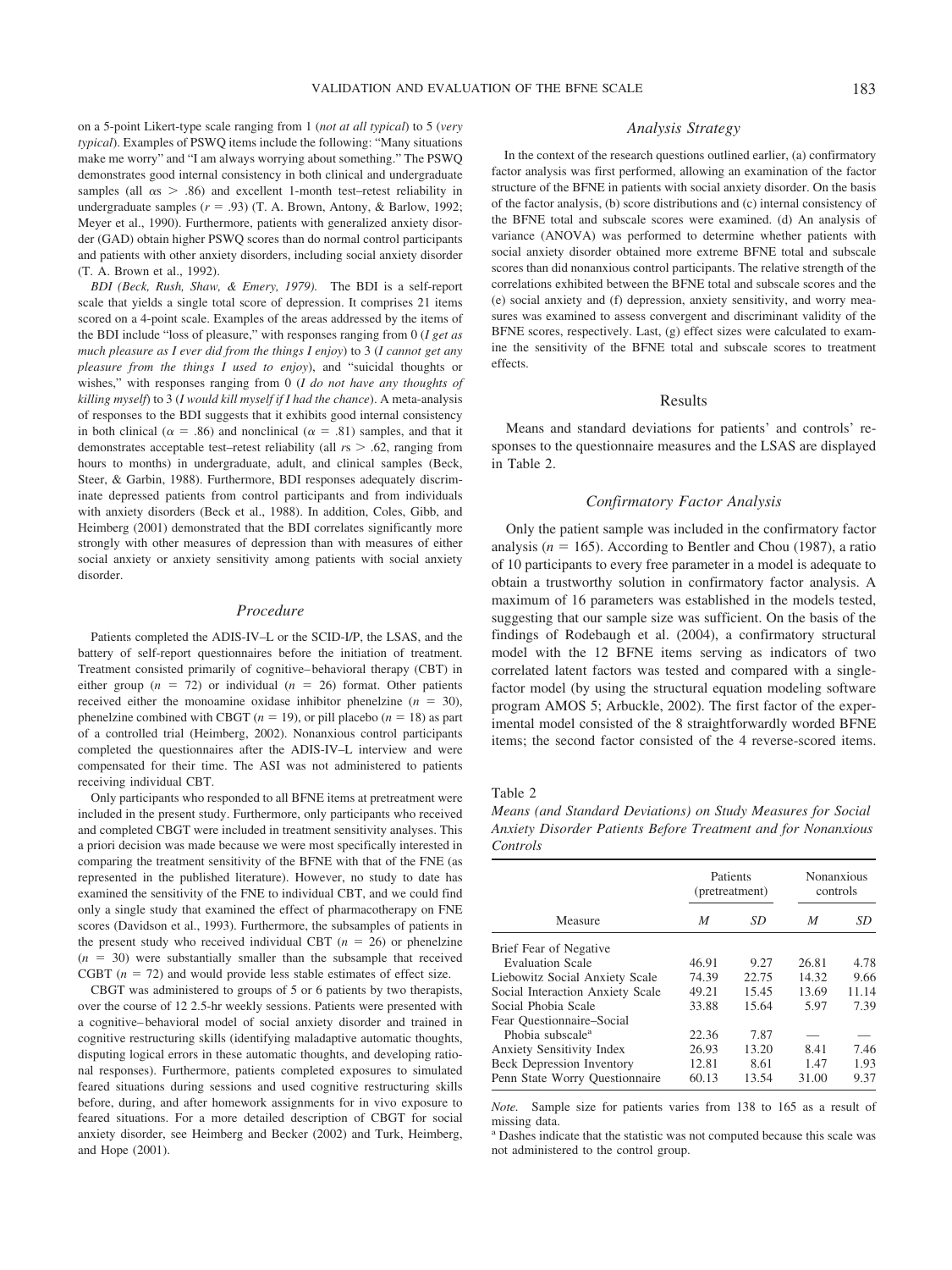The items that are reverse-scored in the standard scoring of the BFNE were not reverse-scored for the current factor analysis. However, standard scoring was used in all other analyses included in this report.

The two-factor model yielded a significant chi-square statistic,  $\chi^2$ (53, *N* = 165) = 112.27, *p* < .001, as did the single-factor model,  $\chi^2$ (54, *N* = 165) = 256.15, *p* < .001, indicating a lessthan-perfect fit for both models. However, the chi-square statistic is highly sensitive to sample size and may overstate the lack of fit of a structural model (Bollen, 1989). Hu and Bentler (1999) have suggested cutoffs for alternative fit indices for evaluating the results of confirmatory factor analyses. Specifically, a cutoff of .95 or above on either the Tucker–Lewis Index (TLI; Tucker & Lewis, 1973) or the comparative fit index (CFI; Bentler, 1990) combined with either a root-mean-square error of approximation (RMSEA) "close to .06" (Hu & Bentler, 1999, p. 1) or a standardized root-mean-square residual (SRMR) "close to .08" (Hu & Bentler, 1999, p. 1) provides a good combination of fit indices to conclude that a structural model has adequate or better fit to the data. Accordingly, the two-factor solution demonstrated adequate fit (CFI = .95; TLI = .94; RMSEA = .08; SRMR = .04) and provided a better fit,  $\chi^2(1, N = 165) = 143.88, p < .001$ , to the data than did the one-factor solution (CFI = .82; TLI = .78; RMSEA =  $.15$ ; SRMR =  $.44$ ). The path diagram for the twofactor model is displayed in Figure 1. Loadings for this model, which ranged from 0.61 to 0.87 on Factor 1 and from 0.69 to 0.86 on Factor 2, are displayed in Table 3.

Both subscales derived from the BFNE factors were highly correlated with the BFNE total score  $(r = .91$  for Subscale 1 and  $r = -0.72$  for Subscale 2). Often, when factor-based subscale scores are highly correlated with one another, a higher order factor may be present. In the present study, the eight-item subscale based on Factor 1 (henceforth referred to as the Straightforward BFNE subscale [BFNE-S]) and the four-item subscale based on Factor 2 (henceforth referred to as the Reverse-scored BFNE subscale [BFNE-R]) were only moderately correlated  $(r = -.42)$ , suggesting the absence of a higher order factor. Several additional analyses were performed to evaluate alternative models but did not improve on the fit of the correlated two-factor model presented here.<sup>3</sup>

# *Psychometric Properties of the BFNE Total and Subscale Scores*

# *Distribution of BFNE Total and Subscale Scores*

*BFNE total score.* The distribution of pretreatment BFNE total scores ( $M = 46.91$ ,  $SD = 9.27$ ) was unimodal symmetric for social anxiety disorder patients (skewness  $= -0.62$ ,  $SE = .19$ ; kurto $sis = -0.40$ ,  $SE = .38$ ) but leptokurtic for nonanxious control participants (skewness  $= -0.39$ , *SE*  $= .41$ ; kurtosis  $= 1.79$ , *SE*  $=$ .81). BFNE total scores upon completion of CBGT ( $M = 37.15$ ,  $SD = 9.18$ ) maintained a unimodal symmetric distribution (skewness  $= -0.03$ , *SE*  $= .33$ ; kurtosis  $= -0.72$ , *SE*  $= .64$ ).

*BFNE-S.* The distribution of pretreatment BFNE-S scores  $(M = 30.60, SD = 6.94)$  was unimodal symmetric for social anxiety disorder patients (skewness  $= -0.78$ , *SE*  $= .19$ ; kurto $sis = 0.19$ ,  $SE = .38$ ) but positively skewed and leptokurtic for nonanxious control participants (skewness  $= 1.16$ , *SE*  $= .41$ ;  $kurtosis = 1.19, SE = .81$ . BFNE-S scores maintained a unimodal symmetric distribution (skewness  $= -0.18$ , *SE*  $= .33$ ; kurtosis  $=$  $-0.67$ , *SE* = .64) after CBGT (*M* = 21.89, *SD* = 7.10).

*BFNE-R.* The distribution of pretreatment BFNE-R scores  $(M = 16.31, SD = 4.10)$  was negatively skewed and leptokurtic for social anxiety disorder patients (skewness  $= -1.25$ , *SE*  $= .19$ ; kurtosis  $= 1.04$ ,  $SE = .38$ ) and slightly leptokurtic for nonanxious control participants (skewness  $= -0.61$ , *SE*  $= .41$ ; kurtosis  $=$ 0.82,  $SE = .81$ ). The distribution of BFNE-R scores was, however, unimodal symmetric (skewness  $= -0.23$ , *SE*  $= .33$ ; kurtosis  $=$  $-0.76$ , *SE* = .64) following CBGT (*M* = 15.26, *SD* = 3.43).

### *Internal Consistency*

*BFNE total score.* Patient responses to the BFNE exhibited excellent internal consistency ( $\alpha = .89$ ). The internal consistency of the responses of nonanxious control participants was marginally adequate ( $\alpha = .67$ ), but internal consistency was good for the overall sample ( $\alpha = .81$ ).

*BFNE-S.* The BFNE-S demonstrated excellent internal consistency in the patient and control samples, as well as in the overall sample ( $\alpha$  = .92, .90, and .96, respectively).

*BFNE-R.* The BFNE-R demonstrated strong internal consistency in the clinical sample ( $\alpha = .85$ ) and in the overall sample  $(\alpha = .84)$  but marginally adequate internal consistency in the control sample ( $\alpha = .67$ ). These figures are somewhat lower than demonstrated for the BFNE-S. However, Cronbach's alpha is sensitive to sample size, and a shorter scale may exhibit lower internal consistency than longer scales, regardless of the shorter scale's validity. Thus, it remains important to examine the other psychometric properties of the BFNE-R.

# *Group Differences on BFNE Total and Subscale Scores*

*BFNE total score.* A one-way ANOVA revealed that social anxiety disorder patients scored significantly higher  $(M = 46.91,$  $SD = 9.27$  on the BFNE than did nonanxious control participants  $(M = 26.81, SD = 4.78), F(1, 195) = 142.71, p < .001.$ 

*BFNE-S.* A one-way ANOVA revealed that social anxiety disorder patients also scored significantly higher  $(M = 30.60,$ 

<sup>3</sup> Two additional analyses were conducted to examine alternative factor solutions. First, we fit an additional model in which the correlation between BFNE-S and BFNE-R was constrained to zero. The orthogonal (uncorrelated) model provided an inadequate fit to the data,  $\chi^2$ (54, *N* = 165) = 137.73,  $p < .001$  (CFI = .93; TLI = .91; RMSEA = .10; SRMR = .17), that was significantly poorer than the oblique (correlated) two-factor model proposed by Rodebaugh et al. (2004) and replicated in the current study,  $\chi^2(1, N = 165) = 25.46, p < .001$ . The results of this analysis were inconclusive, however, regarding the presence of a higher order factor. Second, a model was tested that specified all 12 BFNE items loading onto one factor and, in addition, that specified method effects arising from the 4 reverse-scored items of the BFNE loading onto a second method-effects factor (for a detailed example of this type of analysis, see Hazlett-Stevens, Ullman, & Craske, 2004). Results suggest that the method-effects model fits the data roughly as well as the two-factor model proposed by Rodebaugh et al. (2004) and replicated here; fit indices for the methods-effects model,  $\chi^2$ (50, *N* = 165) = 110.59, *p* < .001 (CFI = .95; TLI = .93; RMSEA = .09; SRMR = .04). However, given the poor psychometric showing of BFNE-R in other analyses, the two-factor model of Rodebaugh et al. (2004) is to be preferred.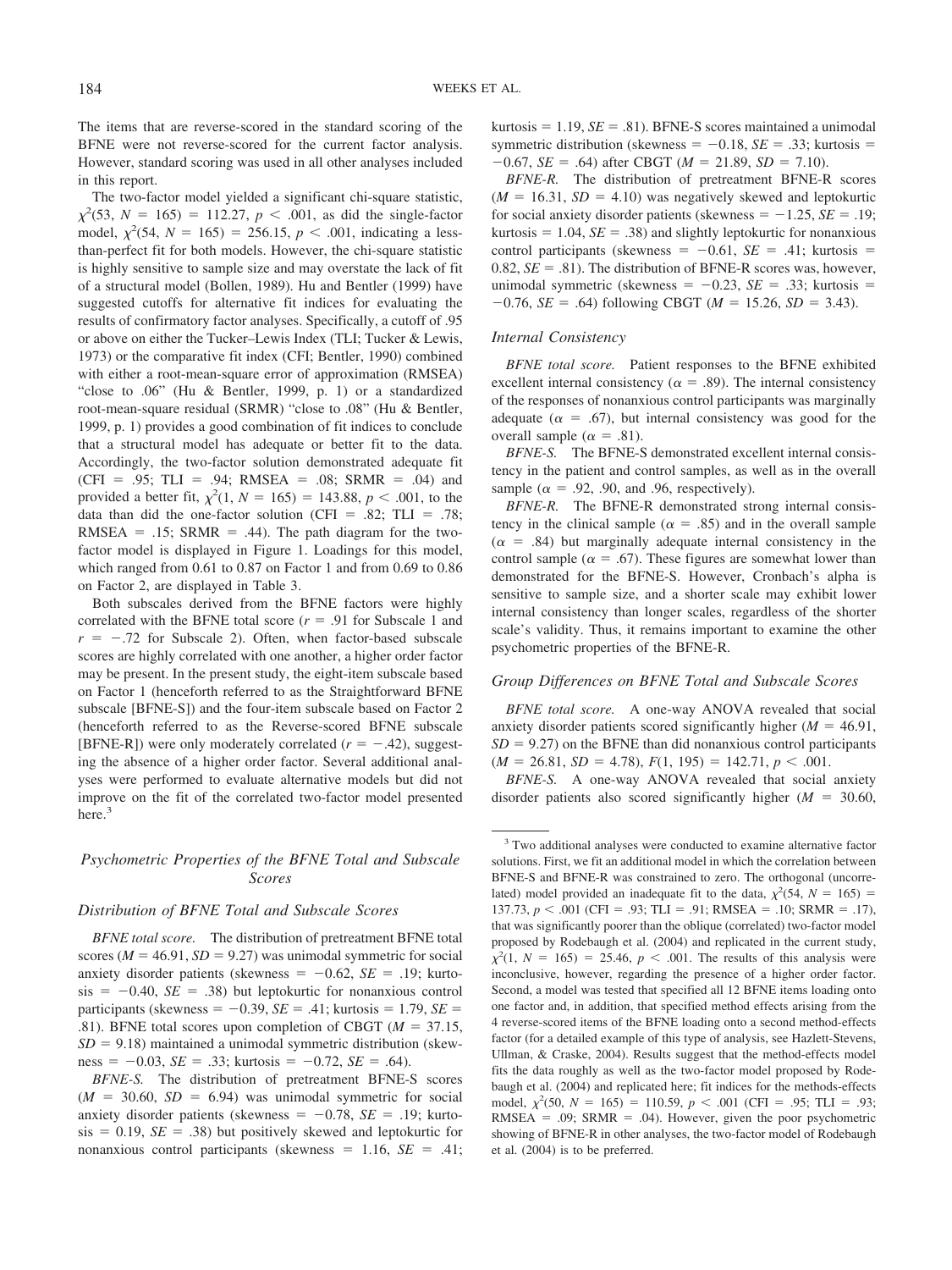

*Figure 1.* Completely standardized solution of hypothesized 2-factor model. BFNE = Brief Fear of Negative Evaluation Scale.  $* p < .05$ .

 $SD = 6.94$ ) on the BFNE-S than did nonanxious control participants ( $M = 12.50$ ,  $SD = 4.52$ ),  $F(1, 195) = 200.69$ ,  $p < .001$ . It is noteworthy that the difference in average BFNE total scores between social anxiety disorder patients and the nonanxious control participants (20.10) is only slightly larger than the respective difference in BFNE-S scores (18.10); approximately 90% of the difference in BFNE total scores is attributable to the BFNE-S.

*BFNE-R.* A one-way ANOVA revealed that social anxiety disorder patients scored significantly higher ( $M = 16.31$ ,  $SD =$ 4.10) on BFNE-R than did nonanxious control participants (*M* 14.31,  $SD = 3.00$ ,  $F(1, 195) = 6.85$ ,  $p = .01$ .

### *Convergent Validity*

*BFNE total score.* A Bonferroni correction  $(.05/4 = .0125)$ was applied, which controlled for the number of comparisons between each of the BFNE scores and the four social anxiety measures. Upon applying the Bonferroni correction, we found that the BFNE total was significantly correlated with all measures of social anxiety (see Table 4).

*BFNE-S.* After Bonferroni correction, the BFNE-S was significantly correlated with all measures of social anxiety.

*BFNE-R.* After Bonferroni correction, the BFNE-R correlated modestly but significantly with the LSAS. It was significantly correlated with none of the other measures of social anxiety.

We also examined whether any of the three BFNE scores related more strongly to the various social anxiety measures. Significance tests were conducted by using a Fisher's *r*-to-*z* transformation refined by Meng, Rosenthal, and Rubin (1992). A Bonferroni correction  $(.05/4 = .0125)$  was applied. The BFNE total score and BFNE-S related equivalently to three of the social anxiety measures; however, BFNE-S was more highly correlated than the BFNE total score to the SIAS ( $p < .001$ ). Furthermore, both the BFNE and the BFNE-S were more highly correlated than the BFNE-R to all social anxiety measures (all  $ps < .001$ ).

# *Discriminant Validity*

*BFNE total score.* A Bonferroni correction  $(.05/3 = .0167)$ was applied. The BFNE total was significantly correlated with all three discriminant measures (see Table 5). Notably, the magnitude of the relationship reported by Saluck et al. (2000) between the BFNE and the BDI ( $r = .61$ ;  $r^2 = .372$ ) in a small sample of social anxiety disorder patients was almost four times that obtained in the present study ( $r = .31$ ;  $r^2 = .096$ ).

Significance tests were conducted to determine whether BFNE scores correlated more strongly with measures of social anxiety than with measures of anxiety sensitivity, depression, or worry. These tests were conducted according to Meng et al. (1992). A Bonferroni correction  $(.05/12 = .004)$  was applied,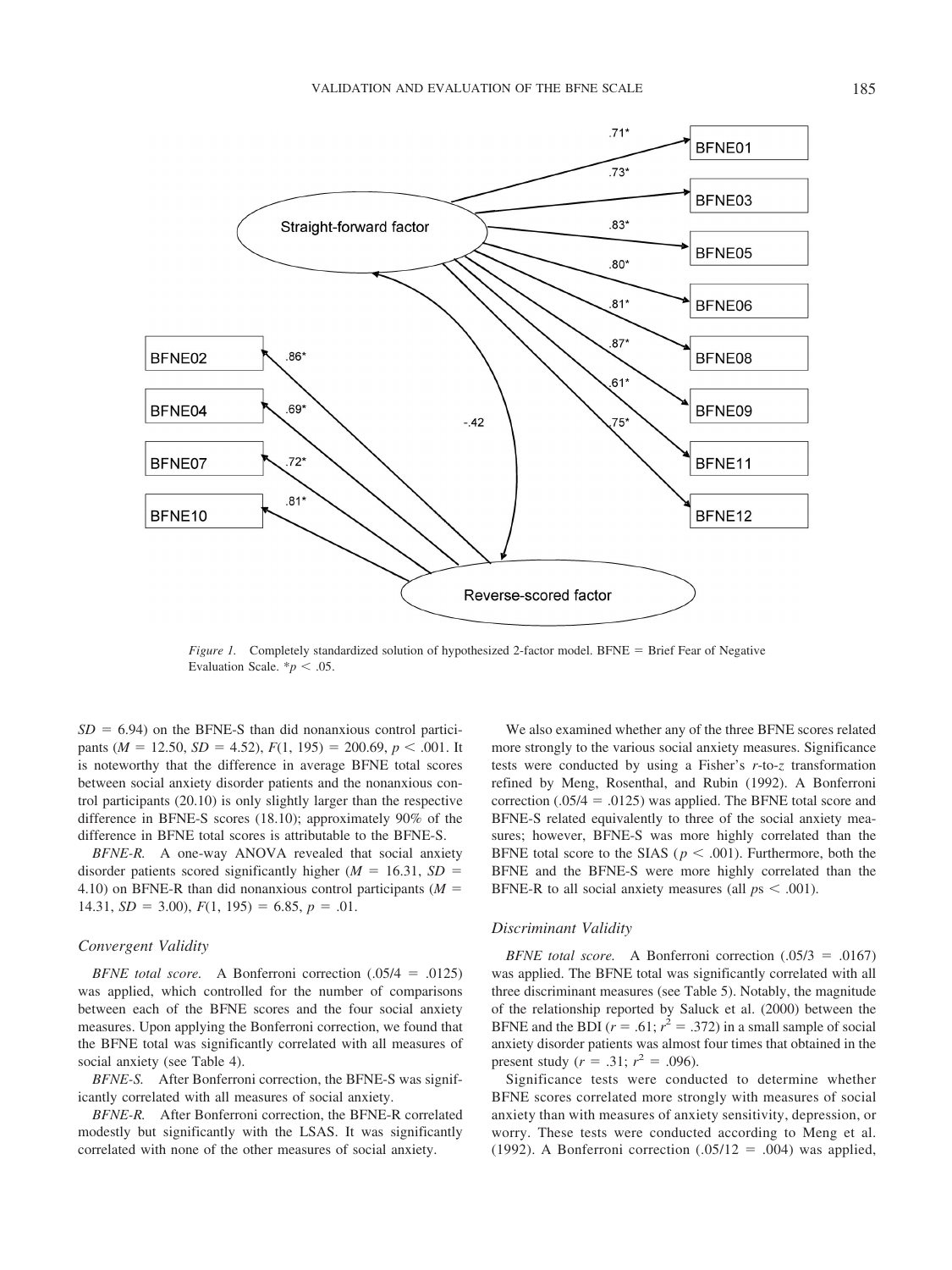| Table 3                                                        |  |  |
|----------------------------------------------------------------|--|--|
| Factor Analysis of the Brief Fear of Negative Evaluation Scale |  |  |

| Item                                                                                   | $f^*$ |      | SE  |
|----------------------------------------------------------------------------------------|-------|------|-----|
| Straightforwardly worded factor                                                        |       |      |     |
| 9. I am usually worried about what kind of impression I make.                          | .87   | 1.24 | .12 |
| 5. I am afraid that others will not approve of me.                                     | .83   | 1.31 | .13 |
| 8. When I am talking with someone, I worry about what they may be thinking about me.   | .81   | 1.28 | .13 |
| 6. I am afraid that people will find fault with me.                                    | .80   | 1.22 | .12 |
| 12. I often worry that I will say or do the wrong things.                              | .75   | 1.11 | .12 |
| 3. I am frequently afraid of other people noticing my shortcomings.                    | .73   | 1.00 | .11 |
| 1. I worry about what people will think of me even when I know it doesn't make any     |       |      |     |
| difference.                                                                            | .71   | 1.00 |     |
| 11. Sometimes I think I am too concerned with what other people think of me.           | .61   | 0.98 | .13 |
| Reverse-worded factor                                                                  |       |      |     |
| 2. I am unconcerned even if I know people are forming an unfavorable impression of me. | .86   | 1.00 |     |
| 10. If I know someone is judging me, it has little effect on me.                       |       |      | .09 |
| 7. Other people's opinions of me do not bother me.                                     |       |      | .08 |
| 4. I rarely worry about what kind of impression I am making on someone.                | .69   | 0.89 | .10 |

*Note.* Items are ordered by magnitude of *f*\* per factor. Dashes indicate that the statistic was not computed because the item was used to scale the factor.  $f^*$  = standardized factor loading;  $f$  = unstandardized factor loading. The items are from "A Brief Version of the Fear of Negative Evaluation Scale," by M. R. Leary, *Personality and Social Psychology Bulletin, 9,* p. 373, copyright 1983. Reprinted by permission of Sage Publications.

which controlled for the number of comparisons of each of the four social anxiety measures to each of the three discriminant validity measures  $(4 \times 3 = 12)$ . The BFNE total score was more strongly related to the LSAS than to the ASI or the BDI (all  $ps < .001$ ). Furthermore, the relationship between the BFNE and the LSAS remained robust upon controlling for anxiety sensitivity and depressive symptoms (both  $ps < .001$ ). In contrast, partial correlations of the BFNE with the ASI and BDI, controlling for social anxiety (LSAS scores), were no longer significant (all  $ps > .08$ ). All other comparisons of the relative strength of correlations of the social anxiety measures, ASI, and BDI to the BFNE total score were nonsignificant.

# Table 4

*Zero-Order Correlations of the Brief Fear of Negative Evaluation Scale and Its Factors With Social Anxiety Measures Before Treatment Among Patients With Social Anxiety Disorder*

| Measure                          | <b>BFNE</b><br>total score | <b>BFNE-S</b>    | <b>BFNE-R</b>    |
|----------------------------------|----------------------------|------------------|------------------|
|                                  |                            |                  |                  |
| Liebowitz Social Anxiety Scale   | .56 <sup>a</sup>           | .59 <sup>a</sup> | .26 <sup>a</sup> |
| Social Interaction Anxiety Scale | .38 <sup>a</sup>           | .46 <sup>a</sup> | .07              |
| Social Phobia Scale              | 35 <sup>a</sup>            | .40 <sup>a</sup> | $-11$            |
| Fear Ouestionnaire–Social Phobia |                            |                  |                  |
| subscale                         | 35 <sup>a</sup>            | $40^{\circ}$     | -11              |

*Note. N*s vary from 148 to 165 as a result of missing data. Bonferroni correction was calculated on the basis of the number of comparisons per column. BFNE = Brief Fear of Negative Evaluation Scale; BFNE-S = BFNE subscale based on straightforwardly worded items; BFNE-R BFNE subscale based on reverse-scored items.

 $a$  *p* = (.05/4) = .0125.

An unexpected finding was the strength of the correlation between the BFNE and the PSWQ. Indeed, the PSWQ correlated as strongly with the BFNE as did the LSAS, the SIAS, and the FQ-S, and more strongly with the BFNE than did the SPS ( $p < .001$ ). Furthermore, the relationship between the BFNE and the PSWQ remained robust (all  $ps < .001$ ) upon controlling separately for the presence of comorbid GAD,<sup>4</sup> social anxiety (LSAS), anxiety sensitivity (ASI), and depression (BDI).

*BFNE-S.* Using the same approach described above, we found that BFNE-S was more strongly related to the LSAS than to the ASI or the BDI, and more strongly related to the SIAS than to the ASI (all  $ps < .001$ ). Furthermore, the relationships between the BFNE-S and the LSAS and SIAS remained robust upon controlling for anxiety sensitivity and depressive symptoms (all  $ps < .001$ ). In contrast, partial correlations of BFNE-S with the ASI and BDI controlling for social anxiety (LSAS scores) were no longer significant (all  $ps > .08$ ). All other comparisons of the relative strength of correlations of the social anxiety measures, ASI, and BDI to BFNE-S were nonsignificant.

BFNE-S was also strongly correlated with the PSWQ. Indeed, the PSWQ correlated as strongly with the BFNE-S as did all social anxiety measures. Furthermore, the relationship between the BFNE-S and the PSWQ remained robust (all *p*s

<sup>4</sup> Of the 112 participants treated at the AACT or the CSAD (approximately 19.6%), 22 were assigned a comorbid diagnosis of GAD at intake. Comorbid diagnostic information was not available for patients treated at NYSPI.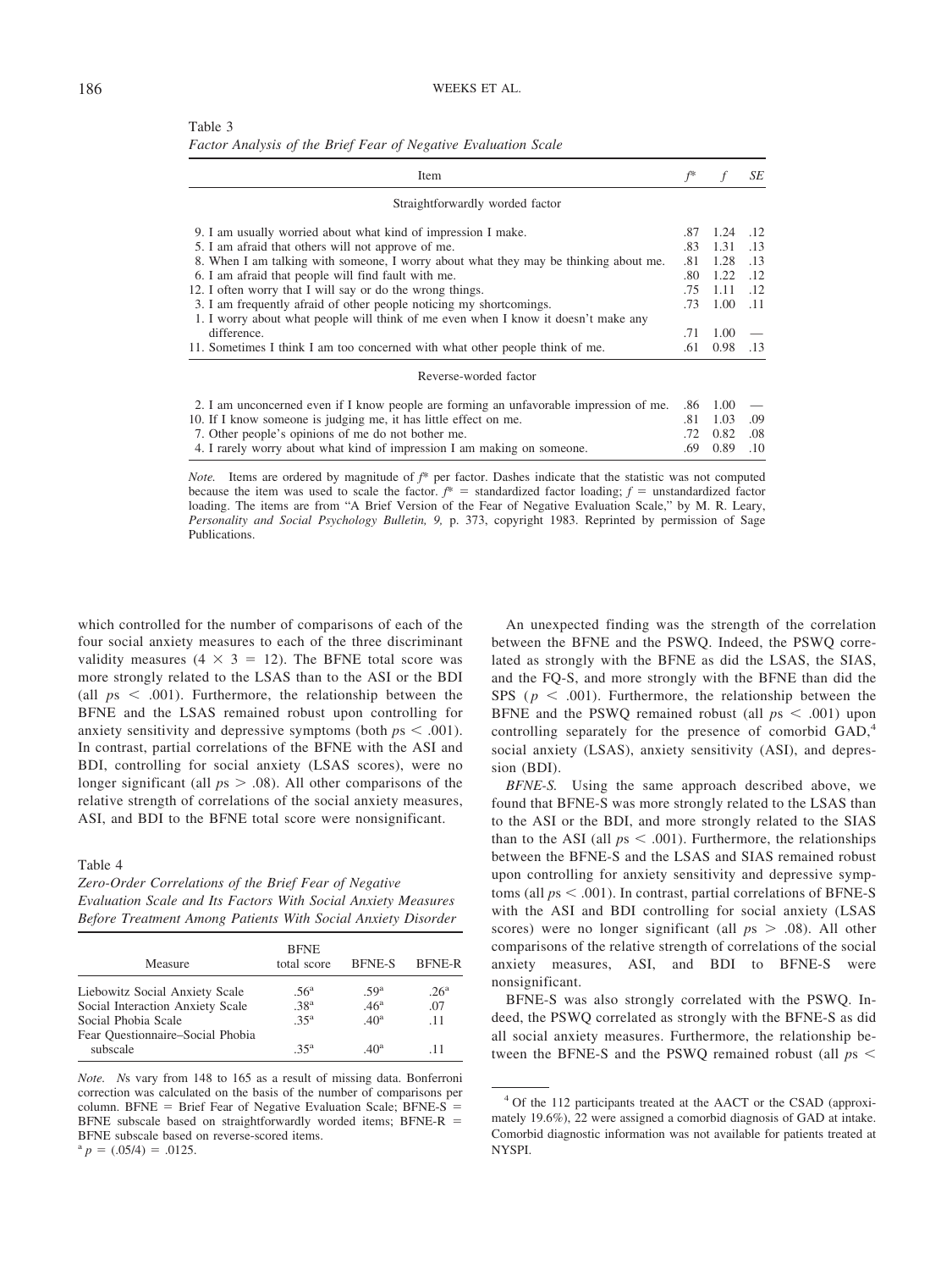VALIDATION AND EVALUATION OF THE BFNE SCALE 187

Table 5 *Zero-Order Correlations of the Brief Fear of Negative Evaluation Scale and Its Factors With Discriminant Measures Before Treatment Among Patients With Social Anxiety Disorder*

| Measure                          | <b>BFNE</b><br>total score | <b>BFNE-S</b>    | <b>BFNE-R</b>    |
|----------------------------------|----------------------------|------------------|------------------|
| <b>Anxiety Sensitivity Index</b> | 27 <sup>a</sup>            | 27 <sup>a</sup>  | .16              |
| <b>Beck Depression Inventory</b> | .31 <sup>a</sup>           | .32 <sup>a</sup> | .15              |
| Penn State Worry Questionnaire   | .51 <sup>a</sup>           | .51 <sup>a</sup> | .31 <sup>a</sup> |

*Note. N*s vary from 138 to 160 as a result of missing data. Bonferroni correction was calculated on the basis of the number of comparisons per column. BFNE = Brief Fear of Negative Evaluation Scale; BFNE-S = BFNE subscale based on straightforwardly worded items; BFNE-R BFNE subscale based on reverse-scored items.

 $a$   $p = (.05/3) = .0167$ .

.001) upon controlling separately for the presence of comorbid GAD, social anxiety (LSAS), anxiety sensitivity (ASI), and depression (BDI).

*BFNE-R.* Using the same approach described above, we found that the PSWQ related more strongly to the BFNE-R than did the SIAS ( $p = .0035$ ). All other comparisons of the relative strength of correlations between the BFNE-R and social anxiety and discriminant measures were nonsignificant. Recall that the BFNE-R correlated significantly with only the LSAS and the PSWQ.

The relationship between the BFNE-R and the PSWQ remained robust (all  $ps < .003$ ) upon controlling separately for the presence of comorbid GAD, social anxiety (LSAS), anxiety sensitivity (ASI), and depression (BDI).

### *Unique Predictive Ability of BFNE Subscales*

We computed separate hierarchical regression equations by using the BFNE-S and the BFNE-R as predictors and the LSAS as the criterion variable, in order to examine whether either of the BFNE subscales accounted for variance in social anxiety beyond that already accounted for by the other subscale score. In the first equation, we entered BFNE-S in the first step and BFNE-R in the second step. After the first step, BFNE-S was significantly and positively related to the LSAS ( $R^2 = .35$ ),  $F(1, 146) = 78.43$ ,  $p < .001$ . BFNE-R did not significantly improve the prediction of LSAS scores ( $\Delta R^2 = .002$ ),  $\Delta F(1, 145) = 0.43$ ,  $p = .52$ . In the second equation, we entered BFNE-R in the first step and BFNE-S in the second step. After the first step, BFNE-R was significantly and positively related to the LSAS ( $R^2$  = .07),  $F(1, 146) = 10.75$ ,  $p < .001$ . However, the BFNE-S significantly improved the prediction of LSAS scores,  $\Delta R^2$  = .28,  $\Delta F(1, 145)$  = 63.21, *p* < .001. Thus, only BFNE-S uniquely contributed to the prediction of social anxiety.

# *Sensitivity to Treatment Effects*

Within-treatment effect sizes (*d*) were calculated only for patients who completed CBGT  $(n = 54; 18 \text{ of } 72 \text{ patients dropped})$ out), according to the following formula (Cohen, 1988):

$$
d = \left[ \left( \text{M}_{\text{Pretest}} - \text{M}_{\text{Posttest}} \right) / \sqrt{(\text{SD}_{\text{Pretest}}^2 + \text{SD}_{\text{Posttest}}^2)/2} \right]
$$

.

Confidence intervals (CI) for effect sizes were calculated according to the following formula (Cohn & Becker, 2003):

$$
CI = [d \pm 1.96 \sqrt{1/((SD_{\text{Pretest}}^2 + SD_{\text{Posttest}}^2)/2)}].
$$

*BFNE total scores.* This analysis yielded a *d* of 0.90 (CI 0.68, 1.11).

*BFNE-S scores.* The treatment effect size of BFNE-S was 1.08  $(CI = 0.80, 1.36).$ 

*BFNE-R scores.* Cohen's *d* was not calculated for BFNE-R because of its poor showing in the examination of its psychometric properties. Specifically, BFNE-R scores (a) were not normally distributed for social anxiety disorder patients before treatment, (b) did not relate significantly to the majority of the social anxiety measures, and (c) did not contribute unique variance to the prediction of social anxiety scores.

# *Education and Response to the BFNE Total and Subscale Scores*

A parsimonious explanation of the finding that BFNE-S related more strongly to measures of social anxiety than did BFNE-R, originally put forth by Rodebaugh et al. (2004), is that the straightforwardly worded items perform better because they are less confusing to respondents. For example, socially anxious individuals are expected to respond to such BFNE-R descriptions as "Other people's opinions of me do not bother me" as being *not at all characteristic of me,* which constitutes a double negative. If this explanation is viable, then one might hypothesize that level of education would be more strongly related to BFNE-R scores than to BFNE-S scores. Individuals with some college education may have better reading skills and therefore be better able to interpret double negative constructions. In fact, BFNE-R scores were significantly lower in the subsample of patients who had no college education ( $M = 14.63$ ,  $SD = 4.23$ ) than in the subsample of patients with at least some college education ( $M = 16.32$ ,  $SD =$ 3.89),  $F(1, 161) = 7.06$ ,  $p = .009$ ;  $d = 0.41$ . In contrast, BFNE-S scores of patients who had no college education ( $M = 30.31$ ,  $SD =$ 6.77) did not differ significantly from those who had at least some college education ( $M = 30.61$ ,  $SD = 7.02$ ),  $F(1, 161) = 0.05$ ,  $p =$  $.83; d = 0.04.$ 

# Discussion

The present study is the first to thoroughly examine the psychometric properties of the BFNE in a large sample of socially anxious patients. Several analyses were conducted that provide information about the structure, reliability, and validity of the BFNE total and subscale scores in this sample. First, confirmatory factor analyses supported the two-factor structure originally reported in undergraduate participants by Rodebaugh et al. (2004). Second, the distributions of BFNE and BFNE-S scores both before and after CBT were unimodally symmetric for social anxiety disorder patients. This was also the case for BFNE-R scores of social anxiety disorder patients after CBT, but these scores were negatively skewed and leptokurtic before treatment. The distribution of the nonanxious control responses was not unimodally symmetric for any of the BFNE scores. Third, patient responses to the BFNE total score, BFNE-S, and BFNE-R exhibited excellent internal consistency, although the internal consistency of the BFNE total score and BFNE-R was considerably lower in nonanxious control participants. All BFNE scores exhibited strong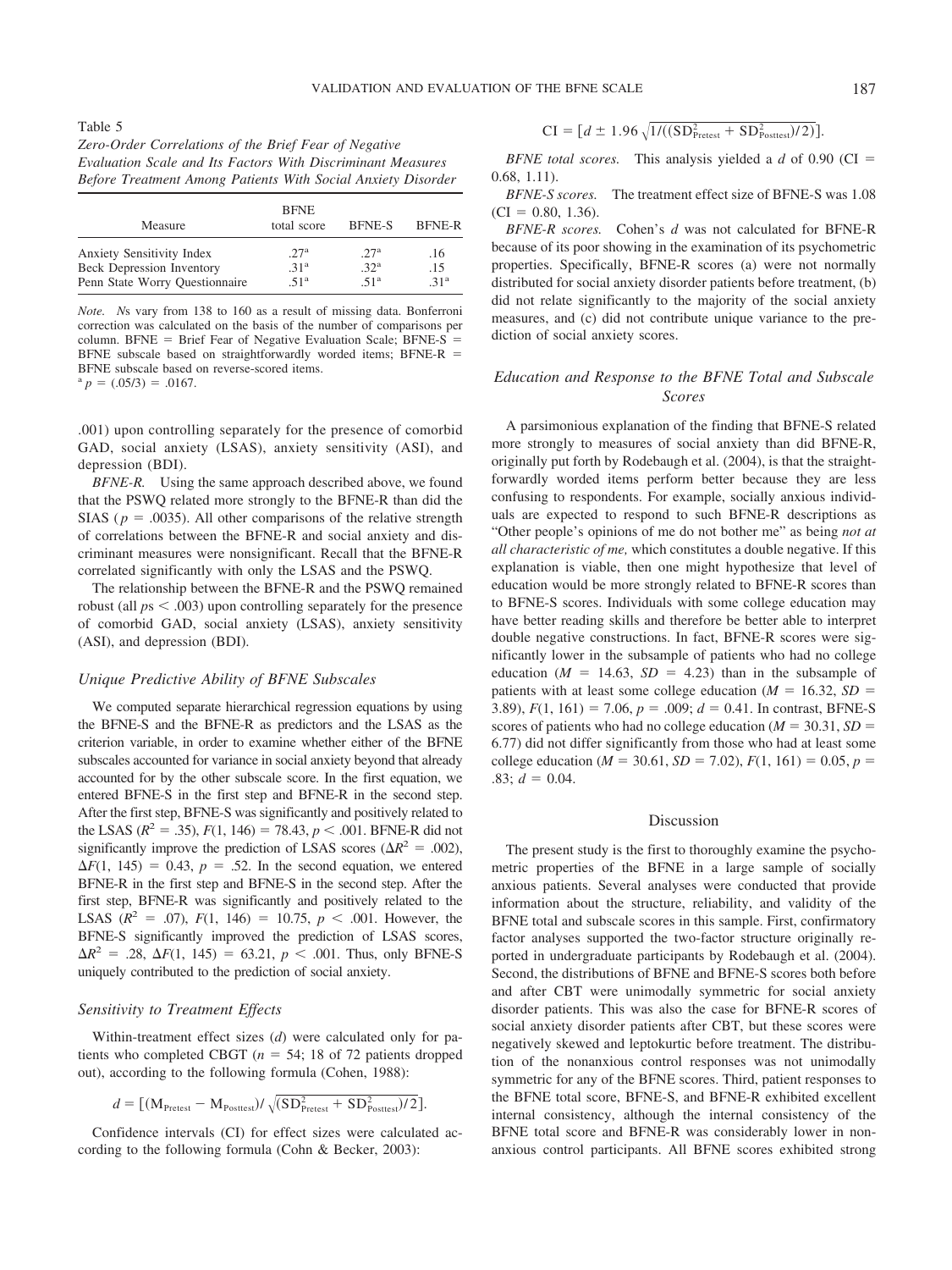internal consistency in the combined sample. Fourth, social anxiety disorder patients obtained more extreme scores on the BFNE total score, BFNE-S, and BFNE-R than did nonanxious control participants. Fifth, the BFNE total score and BFNE-S correlated with all self-report and clinician-administered measures of social anxiety, whereas BFNE-R correlated with only one of the four measures of social anxiety. In addition, BFNE-S contributed unique variance to the prediction of social anxiety, but BFNE-R did not. Sixth, neither the BFNE total score nor BFNE-S correlated significantly with anxiety sensitivity or depressive symptoms when social anxiety was controlled. However, all BFNE indices correlated strongly with the measure of worry. Last, both the BFNE total score and BFNE-S appeared to be sensitive to the effects of CBGT for social anxiety disorder.

Confirmatory factor analysis supported Rodebaugh et al.'s (2004) two-factor solution; the four reverse-scored items formed a factor that separated from the eight straightforwardly worded items. Notably, a sizable body of literature demonstrates that when scales include a combination of straightforward and reverse-scored items, factor analyses frequently produce distinct factors based on this difference in item construction (e.g., Bagozzi, 1993; Bagozzi & Heatherton, 1994; Baumgartner & Steenkamp, 2001; T. A. Brown, 2003; Carmines & Zeller, 1979; Marsh, 1992, 1996; Spector, Van Katwyk, Brannick, & Chen, 1997). The extent to which this phenomenon has been studied raises the question of whether such factors should be considered meaningful or discarded as an expected artifact of method effects or response biases (T. A. Brown, 2003). However, the superiority of the present two-factor solution should be judged by the utility of subscales based on the straightforward and the reverse-scored factors, in addition to the specifics of results of the factor analyses. Several results favor the two-factor solution: The two BFNE subscale scores were only moderately correlated; BFNE-R scores were significantly lower among patients with no college education (i.e., they reported less fear of negative evaluation on these items) than among patients with at least some college education, whereas BFNE-S scores of these groups did not differ; and BFNE-S scores were more strongly correlated with measures of social anxiety than were BFNE-R scores. None of these outcomes would be expected if BFNE-S and BFNE-R were different expressions of the same underlying construct. Thus, it does not appear that the BFNE-R is a valid measure of fear of negative evaluation. Parenthetically, the present findings underscore the need for future research examining the psychometric implications of reverse-scored items in selfreport measures and the merits and drawbacks of their inclusion.

Overall, the BFNE total score and BFNE-S demonstrated comparable strong psychometric properties in patients with social anxiety disorder. However, the validity of BFNE-R may be seriously questioned, both by the education finding reported above and its failure to correlate with three of four measures of social anxiety. Analyses of distribution characteristics, internal consistency, group differences, and correlations with measures of social anxiety also suggest that the full BFNE provides little apparent psychometric advantage over BFNE-S; in fact, the results suggest a slight advantage for BFNE-S. Furthermore, it can reasonably be argued that because the full BFNE contains the demonstrably faulty BFNE-R items, BFNE-S is a more psychometrically valid scale and is therefore the better index for assessing fear of negative evaluation.

Both the full BFNE and BFNE-S appear to be sensitive to treatment-induced changes associated with CBGT. An issue raised earlier is whether the dimensional nature of the BFNE response options may provide heightened sensitivity to the effects of treatment, in comparison to the original true–false FNE scale. To address this issue, we obtained several estimates of the treatment sensitivity of the original FNE, by using Cohen's *d*, for comparison with those reported here for the BFNE and BFNE-S (the treatment sensitivity of the BFNE-R was not addressed in this comparison). First, Cox, Ross, Swinson, and Direnfeld (1998) reported on the effects of the same CBGT program used in the present study in a sample of 25 patients and achieved an effect size of 0.68 for the original FNE. Second, an effect size was calculated by using data collected from 93 participants who also received the same CBGT program, yielding an effect size of 0.45 (Heimberg, 2005). In these samples, the FNE demonstrated small to medium effects. In the present study, the effect sizes for CBGT for both the BFNE  $(d = 0.90)$  and BFNE-S  $(d = 1.08)$  were quite large and superior to those reported above for the FNE. In addition, ours is not the first examination of the treatment sensitivity of the BFNE in the literature. Taylor, Woody, McLean, and Koch (1997) reported an effect size  $(d = 0.79)$  smaller than those we obtained for the BFNE. However, their effect size was calculated after combining two treatment conditions, one of which included a theoretically inert control module, and the effect size for the active treatment condition alone was not reported.

Another important issue is the nature of the relationship between the BFNE and the PSWQ. Whereas the BFNE and BFNE-S appeared to be more strongly related to social anxiety than to anxiety sensitivity or depression, they were not more strongly related to social anxiety than to worry. Furthermore, this relationship was not attributable to the presence of comorbid GAD. Several explanations for the strength of this relationship exist. First, it has been previously demonstrated that PSWQ scores are elevated in patients with social anxiety disorder (although not to the extreme levels noted in patients with GAD; T. A. Brown et al., 1992), and this correlation may simply reflect elevated worry in socially anxious patients. Second, assessment devices do not necessarily measure the same construct in samples with different disorders. For example, it is possible that responses to the PSWQ among patients with social anxiety disorder pertain primarily to worry about social or performance demands or outcomes, whereas responses to the PSWQ among patients with GAD may tap into the more ruminative process of uncontrollable and excessive worry about a variety of life domains (e.g., finances, health, work, day-to-day matters). Many items of the PSWQ are ambiguous with respect to areas of worry and so could be construed as pertaining to social anxiety concerns. For example, the items "My worries overwhelm me" and "Once I start worrying, I cannot stop" (Meyer et al., 1990) could elicit responses from social anxiety patients that are grounded in the context of social situations. Although this possibility could not be addressed in the present study, it could be tested by examining whether PSWQ scores show different patterns of correlations in samples of patients with social anxiety disorder or GAD. For example, does the PSWQ correlate more highly with measures of social anxiety in patients with social anxiety disorder than in patients with GAD? Does it correlate more highly with measures of trait anxiety, tension, or stress in patients with GAD than it does among patients with social anxiety disorder?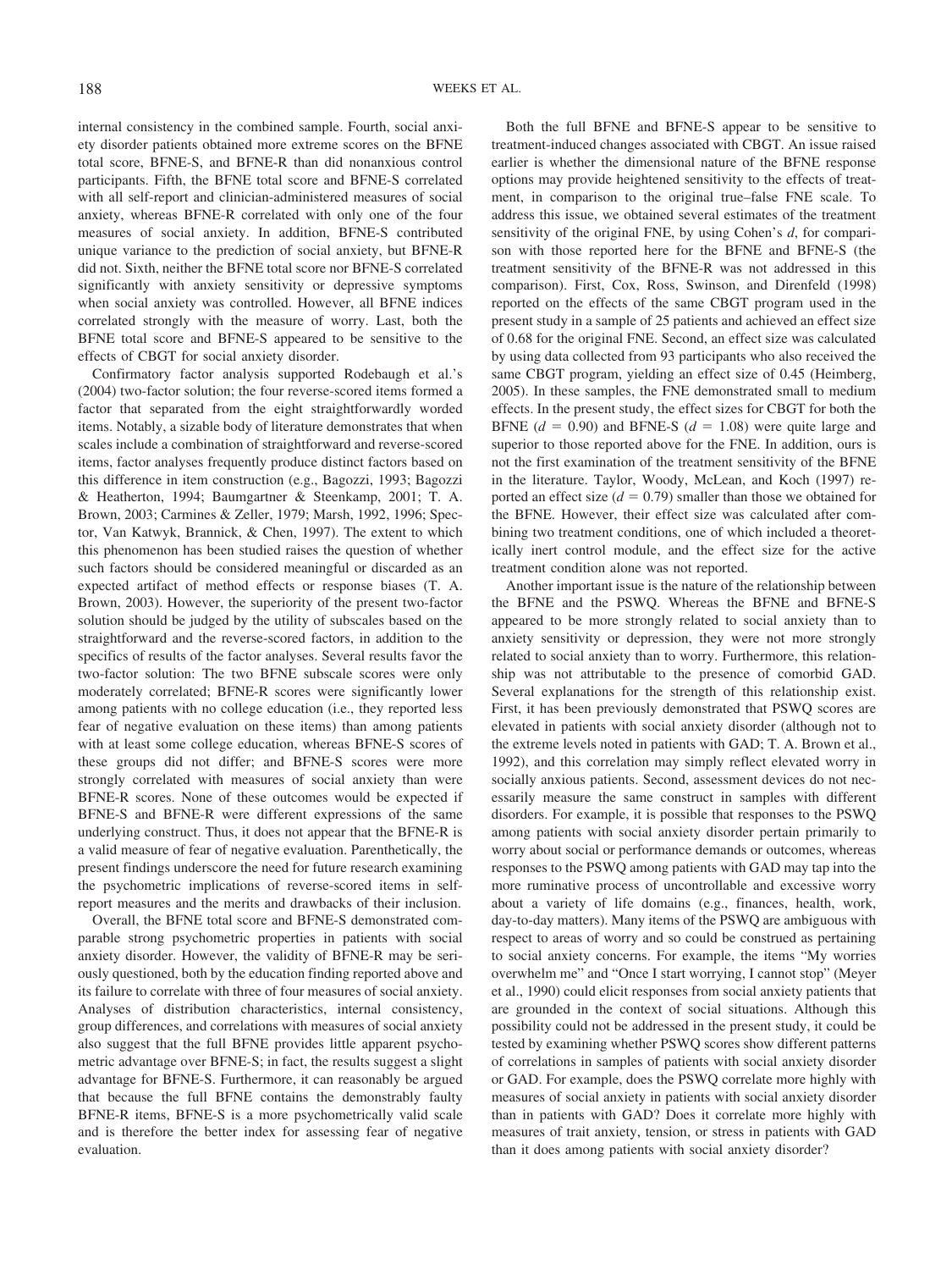Several limitations to the present study exist. First, only patients with a principal diagnosis of social anxiety disorder and without comorbid diagnoses of schizophrenia, clinically significant depression that was associated with prominent risk of self-harm, substance abuse, or dependence in the past six months, or organic mental disorders were included in the present study. Also, the sample was a relatively well-functioning one. To illustrate, four fifths of the sample had at least some college education. Moreover, the present study did not examine the relationships between responses to the BFNE and the other measures in the control sample. Therefore, the utility of the BFNE with more severely impaired samples and with individuals without psychological disorders are topics for future research. Second, although the sensitivity of the BFNE to treatment effects was an important issue in the present article, only responses of patients treated with CBGT were included in the treatment sensitivity analysis. Future studies should examine the sensitivity of the BFNE to different treatments for social anxiety disorder, including drug treatments. Third, it is necessary to extend the validation of the BFNE through the inclusion of multimethod data sources. Although the BFNE relates as expected with self-report measures and at least one clinicianadministered measure of social anxiety, the comparison of BFNE responses with behavioral and physiological indicators is an essential next step in the examination of its construct validity.

In conclusion, the present findings suggest that the BFNE-S is a psychometrically sound index of fear of negative evaluation that possesses psychometric properties superior to those of BFNE-R. Furthermore, results favor use of the briefer BFNE-S over the full BFNE, if for no other reason than that the full BFNE contains the demonstrably faulty BFNE-R items. A scoring strategy that may be ideal for the BFNE, given the present findings, has been recommended by Marsh (1996), who suggested that a small number of reverse-scored items may be included in psychological measures to disrupt or evaluate potential response biases, but not used when scoring the measure. Overall, our findings indicate that the BFNE is a generally valid measure of fear of negative evaluation and therefore lend some credence to the validity of previous studies that have used the BFNE as a measure of fear of negative evaluation in similar samples (although the inclusion of reversescored items may have led to the underestimation of effect).

# References

- American Psychiatric Association. (1994). *Diagnostic and statistical manual of mental disorders* (4th ed.). Washington, DC: Author.
- Arbuckle, J. L. (2002). *AMOS for Windows. Analysis of moment structures* (Version 5). Chicago: SmallWaters.
- Asmundson, G. J. G., & Stein, M. B. (1994). Selective processing of social threat in patients with generalized social phobia: Evaluation using a dot-probe paradigm. *Journal of Anxiety Disorders, 8,* 107–117.
- Bagozzi, R. P. (1993). An examination of the psychometric properties of measures of negative affect in the PANAS-X scales. *Journal of Personality and Social Psychology, 65,* 836 – 851.
- Bagozzi, R. P., & Heatherton, T. F. (1994). A general approach to representing multifaceted personality constructs: Application to state selfesteem. *Structural Equation Modeling, 1, 35-67*.
- Baumgartner, H., & Steenkamp, J. B. E. M. (2001). Response styles in marketing research: A cross-national investigation. *Journal of Marketing Research, 38,* 143–156.
- Beck, A. T., Rush, A. J., Shaw, B. F., & Emery, G. (1979). *Cognitive therapy of depression.* New York: Guilford Press.
- Beck, A. T., Steer, R. A., & Garbin, M. G. (1988). Psychometric properties of the Beck Depression Inventory: Twenty-five years of evaluation. *Clinical Psychology Review, 8,* 77–100.
- Bentler, P. M. (1990). Fit indexes, Lagrange multipliers, constraint changes and incomplete data in structural models. *Multivariate Behavioral Research, 25,* 163–172.
- Bentler, P. M., & Chou, C. (1987). Practical issues in structural modeling. *Sociological Methods and Research, 16,* 78 –117.
- Bollen, K. A. (1989). *Structural equations with latent variables.* New York: Wiley.
- Brown, E. J., Turovsky, J., Heimberg, R. G., Juster, H. R., Brown, T. A., & Barlow, D. H. (1997). Validation of the Social Interaction Anxiety Scale and the Social Phobia Scale across the anxiety disorders. *Psychological Assessment, 9,* 21–27.
- Brown, T. A. (2003). Confirmatory factor analysis of the Penn State Worry Questionnaire: Multiple factors or method effects? *Behaviour Research and Therapy, 41,* 1411–1426.
- Brown, T. A., Antony, M. M., & Barlow, D. H. (1992). Psychometric properties of the Penn State Worry Questionnaire in a clinical anxiety disorders sample. *Behaviour Research and Therapy, 30,* 33–37.
- Brown, T. A., DiNardo, P. A., Lehman, C. L., & Campbell, L. A. (2001). Reliability of *DSM–IV* anxiety and mood disorders: Implications for the classification of emotional disorders. *Journal of Abnormal Psychology, 110,* 49–58.
- Carmines, E. G., & Zeller, R. A. (1979). *Reliability and validity assessment.* Beverly Hills, CA: Sage.
- Clark, D. M., & Wells, A. (1995). A cognitive model of social phobia. In R. G. Heimberg, M. R. Liebowitz, D. A. Hope, & F. R. Schneier (Eds.), *Social phobia: Diagnosis, assessment, and treatment* (pp. 69 –93). New York: Guilford Press.
- Cohen, J. (1988). *Statistical power analysis for the behavioral sciences* (2nd ed.). Hillsdale, NJ: Erlbaum.
- Cohn, L. D., & Becker, B. J. (2003). How meta-analysis increases statistical power. *Psychological Methods, 8,* 243–253.
- Coles, M. E., Gibb, B. E., & Heimberg, R. G. (2001). Psychometric evaluation of the Beck Depression Inventory in adults with social anxiety disorder. *Depression and Anxiety, 14,* 145–148.
- Collins, K. A., Westra, H. A., Dozois, D. J. A., & Stewart, S. (2005). The validity of the brief version of the Fear of Negative Evaluation Scale. *Journal of Anxiety Disorders, 19,* 345–359.
- Cox, B. J., Enns, M. W., Walker, J. R., Kjernisted, K., & Pidlebury, S. R. (2001). Psychological vulnerabilities in patients with major depression vs. panic disorder. *Behaviour Research and Therapy, 39,* 563–567.
- Cox, B. J., Parker, J. A., & Swinson, R. P. (1996). Anxiety sensitivity: Confirmatory evidence for a multidimensional construct. *Behaviour Research and Therapy, 34,* 591–598.
- Cox, B. J., Ross, L., Swinson, R. P., & Direnfeld, D. M. (1998). A comparison of social phobia outcome measures in cognitive– behavioral group therapy. *Behavior Modification, 22,* 285–297.
- Cox, B. J., Swinson, R. P., & Shaw, B. F. (1991). Value of the Fear Questionnaire in differentiating agoraphobia and social phobia. *British Journal of Psychiatry, 159,* 842– 845.
- Davidson, J. R. T., Potts, N., Richichi, E., Krishnan, R., Ford, S. M., Smith, R., & Wilson, W. H. (1993). Treatment of social phobia with clonazepam and placebo. *Journal of Clinical Psychopharmacology, 13,* 423– 428.
- DiNardo, P. A., Brown, T. A., & Barlow, D. H. (1994). *Anxiety Disorders Interview Schedule for DSM–IV*—*Lifetime Version (ADIS-IV–L)*. San Antonio, TX: Psychological Corporation.
- First, M. B., Spitzer, R. L., Gibbon, M., & Williams, J. (1996). *Structured Clinical Interview for DSM–IV Axis I disorders—Patient Edition (SCID-I/P, Version 2.0)*. New York: New York State Psychiatric Institute.
- Friend, R. M., & Gilbert, J. (1973). Threat and fear of negative evaluation as determinants of locus of social comparison. *Journal of Personality, 41,* 328 –340.
- Hazlett-Stevens, H., Ullman, J. B., & Craske, M. G. (2004). Factor structure of the Penn State Worry Questionnaire. *Assessment, 11,* 361–370.